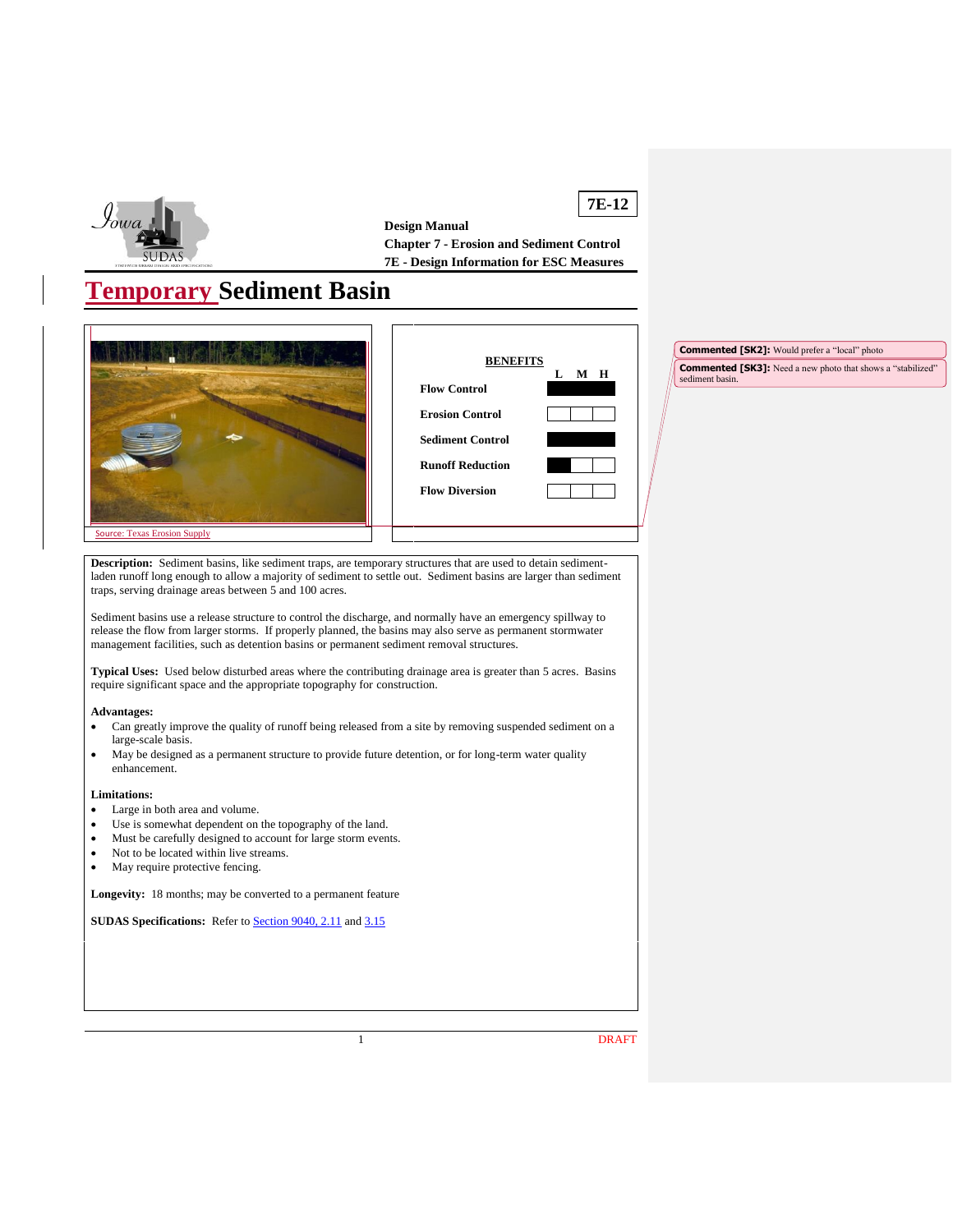## **A. Description/Uses**

Sediment basins, like sediment traps, are temporary structures used to detain runoff so sediment will settle before it is released. Sediment basins are much larger than sediment traps, serving drainage areas up to 100 acres. If properly planned and designed, sediment basins can be converted to permanent stormwater management facilities upon completion of construction.

## **B. Design Considerations**

Adequate storage volume is critical to the performance of the basin. Sediment basins that are undersized will perform at much lower removal efficiency rates. Sediment basin volumes and dimensions should be sized according to the criteria in **Section 7D-1**.

A sediment basin consists of several components for releasing flows: a principal spillway, a dewatering device, and an emergency spillway. The principal spillway is a structure which passes a given design storm. It also contains a de-watering device that slowly releases the water contained in the temporary dry storage. An emergency spillway may also be provided to safely pass storms larger than the design storm.

**1. Principal Spillway:** The principal spillway consists of a vertical riser pipe connected at the base to a horizontal outlet pipe. The outlet pipe carries water through the embankment and discharges beyond the downstream toe of the embankment.

The first step in designing a principal spillway is to set the overflow elevation of the riser pipe. The top of the riser should be set at an elevation corresponding to a storage volume of 3,600 cubic feet per acre of disturbed ground. When an emergency spillway is provided, this elevation should be a minimum of 1 foot below the crest of the emergency spillway. If no emergency spillway is used, the top of the riser should be set at least 3 feet below the top of the embankment.

The next step is to determine the size of the riser and outlet pipes required. These pipes are sized to carry the peak inflow,  $Q_p$ , for the design storm. If an emergency spillway will be included, the principal spillway should be designed to handle the peak inflow for a  $2$ -year,  $24$ -hour storm, without exceeding the elevation of the emergency spillway. If an emergency spillway is not included, the principal spillway must be designed to pass the 25- year storm, with at least 2 feet of clearance between the high-water elevation and the top of the embankment. Peak inflow flow rates should be determined according to the methods described in Chapter 2 - [Stormwater.](https://intrans.iastate.edu/app/uploads/sites/15/2020/03/Chapter_02.pdf) The peak rate should account for the lack of vegetation and high runoff potential that is likely to occur during construction.

The riser size can be determined using the following equations. The flow through the riser should be checked for both weir and orifice flow. The equation, which yields the lowest flow for a given head, is the controlling situation.

Weir Flow Orifice Flow 2  $Q = 10.5 \times d \times h^{\frac{3}{2}}$   $Q = 0.6 \times A \times \sqrt{2gh}$ 

**Equations 7E-12.01 and 7E-12.02**

Where:

- $Q =$  Inlet capacity of riser, cfs
- $d =$  Riser diameter, ft
- h = Allowable head above top of riser, ft
- A  $=$  Open area of the orifice,  $ft<sup>2</sup>$
- $g =$  Acceleration of gravity, (32.2 ft/s<sup>2</sup>)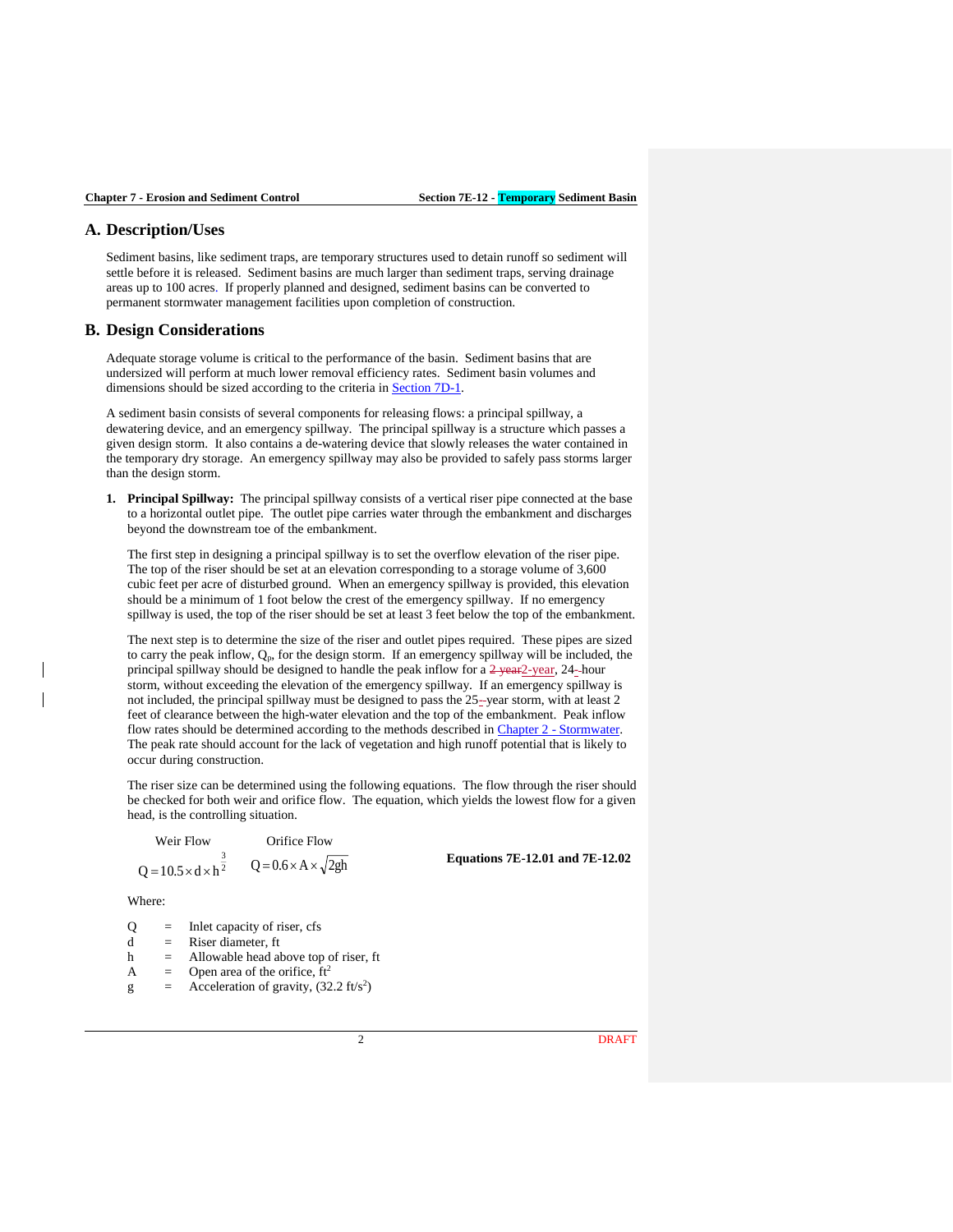The allowable head is measured from the top of the riser to the crest of the emergency spillway or to the crest of the embankment if no emergency spillway is provided. Refer to Figures 9040.113 and 9040.114 in the SUDAS specifications.

- **2. Outlet Barrel:** The size of the outlet barrel is a function of its length and the total head acting on the barrel. This head is the difference in elevation of the centerline of the outlet of the barrel and maximum elevation of the water (design high water). The size of the outlet barrel can be determined using Chapter 2 - [Stormwater](https://intrans.iastate.edu/app/uploads/sites/15/2020/03/Chapter_02.pdf) for culvert design.
- **3. Anti-vortex Device:** An anti-vortex device should be installed on top of the riser section to improve flow characteristics of water into the principal spillway, and prevent floating debris from blocking the spillway.

There are numerous ways to provide protection for concrete pipe including various hoods, grates, and rebar configurations that are part of the project-specific design, and will frequently be part of a permanent structure.

The design information provided in the following detail and table are for corrugated metal riser pipes.

The riser pipe needs to be firmly attached to a base that has sufficient weight to prevent flotation of the riser. The weight of the base should be designed to be at least 1.25 times greater that the buoyant forces acting on the riser at the design high water elevation.

A base typically consists of a poured concrete footing with embedded anchors to attach to the riser pipe to anchor it in place.

## Refer to Figure 9040.116 in the SUDAS Specifications.

**4. Dewatering Device:** The purpose of the dewatering device is to release the impounded runoff in the dry storage volume of the basin over an extended period of time. This slow dewatering process detains the heavily sediment-laden runoff in the basin for an extended time, allowing sediment to settle out. The dewatering device should be designed to drawdown the runoff in the basin from the crest of the riser to the wet pool elevation over a period of at least 6 hours.

One common method of dewatering a sediment basin is to perforate the riser section to achieve the desired draw-down of the dry storage volume. Riser pipes with customized perforations to meet individual project requirements can be easily fabricated from a section of corrugated metal pipe. The contractor or supplier can drill holes of the size, quantity, and configuration specified on the plans. The lower row of perforations should be located at the permanent pool elevation (top of the wet storage volume). The upper row should be located a minimum of 3 inches from the top of the pipe (principal spillway elevation).

Dewatering device design begins by determining the average flow rate for a 6 hour drawdown time. Once the average discharge is known, the number and size of perforations required can be determined. To calculate the area of the perforations, a single rectangular orifice that extends from the wet pool elevation to the proposed elevation of the top row of holes (a minimum of 3 inches below the principal spillway) is assumed.

Next, the average head acting on the rectangular orifice as the basin is dewatered is determined. This average head is approximated by the following equation:

**Commented [SK4]:** Deleted the sediment basin, anti-vortex, dewatering, and anti-seep collar figures. These are available in the specifications – it seems redundant to include here as well.

Added references (which can be hyperlinked)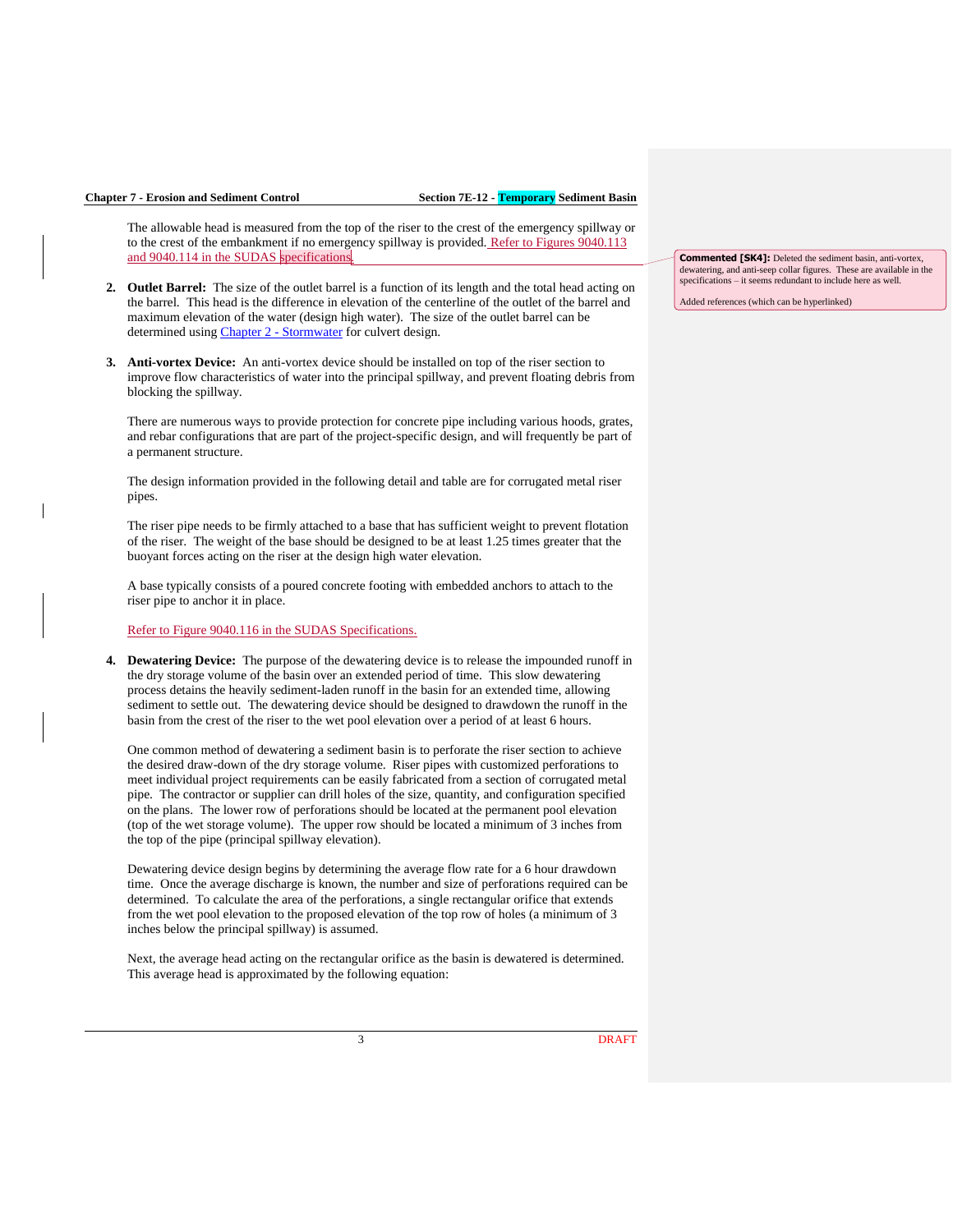<sup>=</sup> **Equation 7E-12.03**

$$
h_a=\frac{\left(h_{P}-h_{c}\right)}{2}
$$

Where:

h<sup>a</sup> = Average head during dewatering

 $h_p$  = Maximum head (between the wet pool and principal spillway)

 $h_c$  = Distance between the wet pool elevation and the centroid of the orifice, ft

**Figure 7E-12.015:** Theoretical Discharge Orifice for Design of Perforated Risers



Once the average head is known, the area of the rectangular orifice is sized according to Equation 7E-12.04 to provide the average flow rate for the 6 hour6-hour drawdown. Providing evenly spaced perforations that have a combined open area equal to that of the calculated rectangular orifice, will provide the desired discharge rate for a  $6$  hour $6$ -hour drawdown.

$$
A = \frac{Q_a}{0.6 \times (2g \times h_a)^{\frac{1}{2}}}
$$

**Equation 7E-12.04**

Where:

 $A =$  Total area of the orifices, sf

 $h_a$  = Average head acting on the orifice (Equation 7E-12.03)

- $Q_a$  = Average flow rate required for 6-hour drawdown, cfs
- $Q = S/21,600$  sec. (6 hour drawdown only)
- S = Dry storage volume required, cf

The number and diameter of the holes is variable. The diameter selected should be a minimum of 1 inch to minimize clogging, and should be a multiple of 1/4 of an inch. The perforation configuration should consist of a minimum of three horizontal rows and two vertical columns of evenly spaced perforations. Selecting a combination of hole diameter and number of holes is a trial and error process. Once the configuration is determined, the required information should be specified on the plans.

An alternative to the traditional riser is to provide a skimmer device that floats on the surface of the water in the basin. The skimmer is made of a straight section of PVC pipe equipped with a float and attached with a flexible coupling to an outlet at the base of the riser. Because the skimmer floats, it rises and falls with the level of the water in the basin and drains only the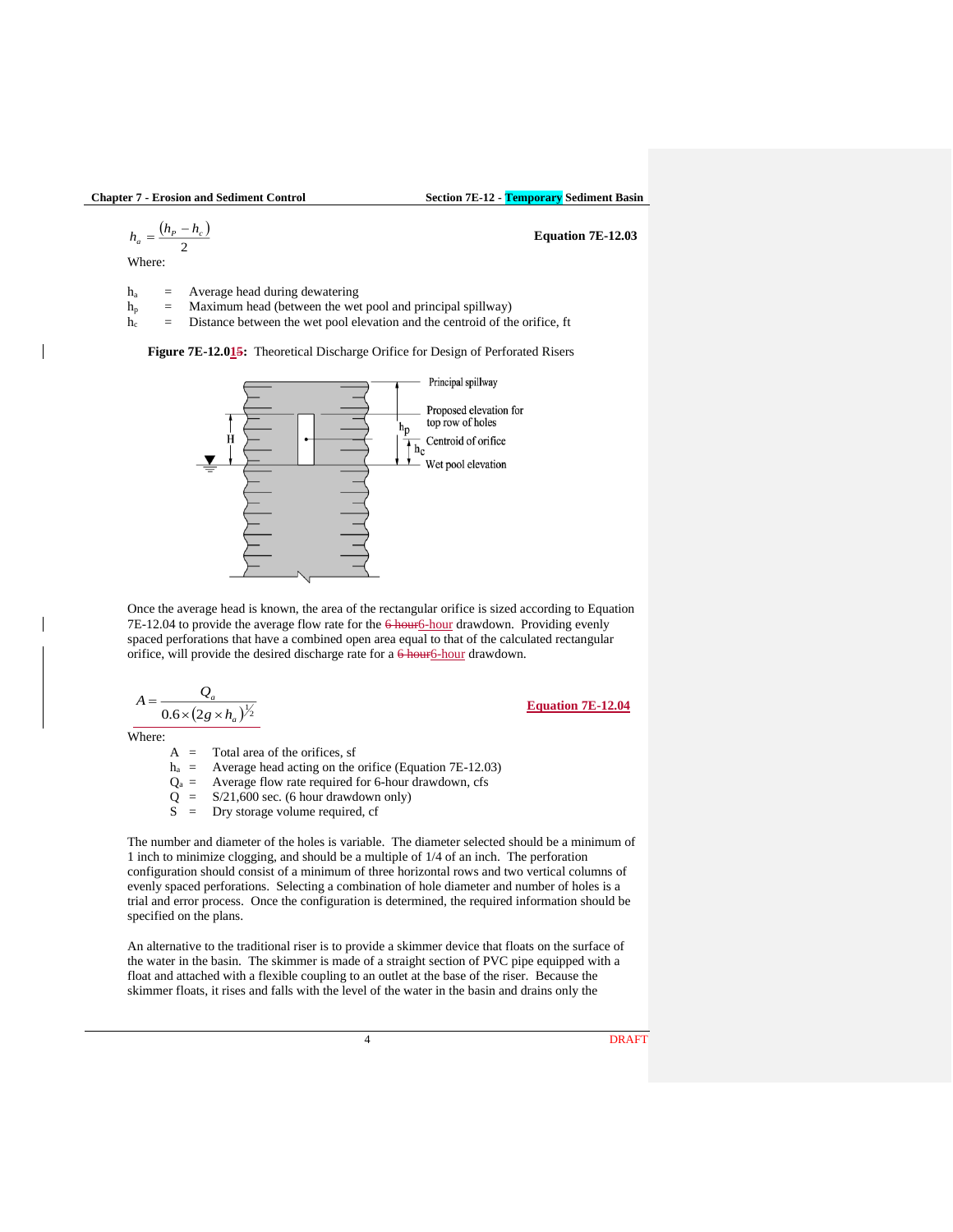cleanest top layer of runoff. Sediment removal rates from basins equipped with skimmers have been shown to be significantly more effective than with a perforated riser or orifice.

Depending on the elevation of the outlet, the skimmer device may need to be supported to prevent the device from drawing the basin down below the wet storage elevation. This can be accomplished utilizing a pile of riprap or a simple constructed stand placed in the bottom of the basin and secured against movement and flotation.

Skimming devices are normally proprietary. Discharge information should be obtained from the manufacturer.





Source: Penn State University

**5. Emergency Spillway:** An emergency spillway acts as an overflow device for a sediment basin by safely passing the large, less frequent storms through the basin without damage to the embankment. It also acts in case of an emergency such as excessive sedimentation or damage to the riser that prevents flow through the principal spillway. The emergency spillway should consist of an open channel constructed adjacent to the embankment over undisturbed material, not fill. This channel should be stabilized with matting, seeding, or sodding.

Where conditions will not allow the construction of an emergency spillway on undisturbed material, the spillway may be constructed on top of the embankment and protected with nonerodible material such as erosion stone.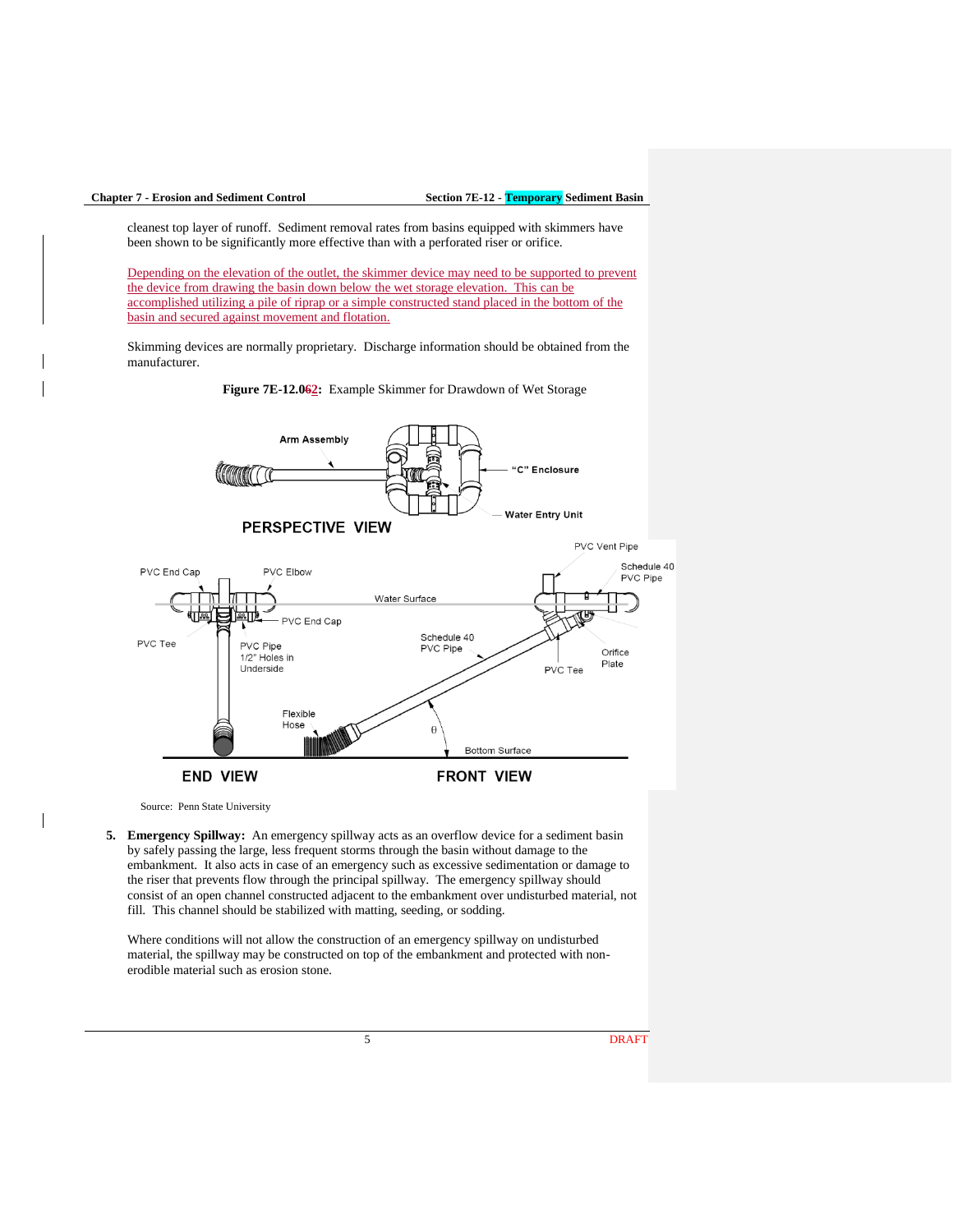An evaluation of site and downstream conditions must be made to determine the feasibility of, and justification for, the incorporation of an emergency spillway. In some cases, the site topography does not allow a spillway to be constructed in undisturbed material, and the temporary nature of the facility may not warrant the cost of disturbing more acreage to construct and armor an emergency spillway. The principal spillway should then be sized to convey a 25 year storm event, providing 2 feet of freeboard between the design high water elevation and the top of the embankment. If the facility is designed to be permanent, the added expense of constructing and armoring an emergency spillway may be justified.

When an emergency spillway is required, it should be designed to safely pass the 25 year design storm with a minimum of one-foot clearance between the high water elevation and the top of the basin embankment. Since the principal spillway is only designed to carry the 2 year event, the emergency spillway must carry the remainder of the 25 year event.

$$
Q_e = Q_{25} - Q_p
$$

**Equation 7E-12.05**

Where:

 $Q_e$  = Required emergency spillway capacity, cfs

 $Q_{25}$  = 25-year, 24 hour peak flow, cfs

 $Q_p$  = Principal spillway capacity at high water elevation, cfs

Based upon the flow requirements, Table 7E-12.01 can be used to determine the minimum width of the emergency spillway (b), the minimum slope of the exit channel (S), and the minimum length of the exist channel (X).

A control section at least 20 feet in length should be provided in order to determine the hydraulic characteristics of the spillway, according to Table 7E-12.01. The control section should be a level portion of the spillway channel at the highest elevation in the channel. If the length and slope of the exit channel indicated in Table 7E-12.01 cannot be provided, alternative methods of evaluating the spillway must be conducted.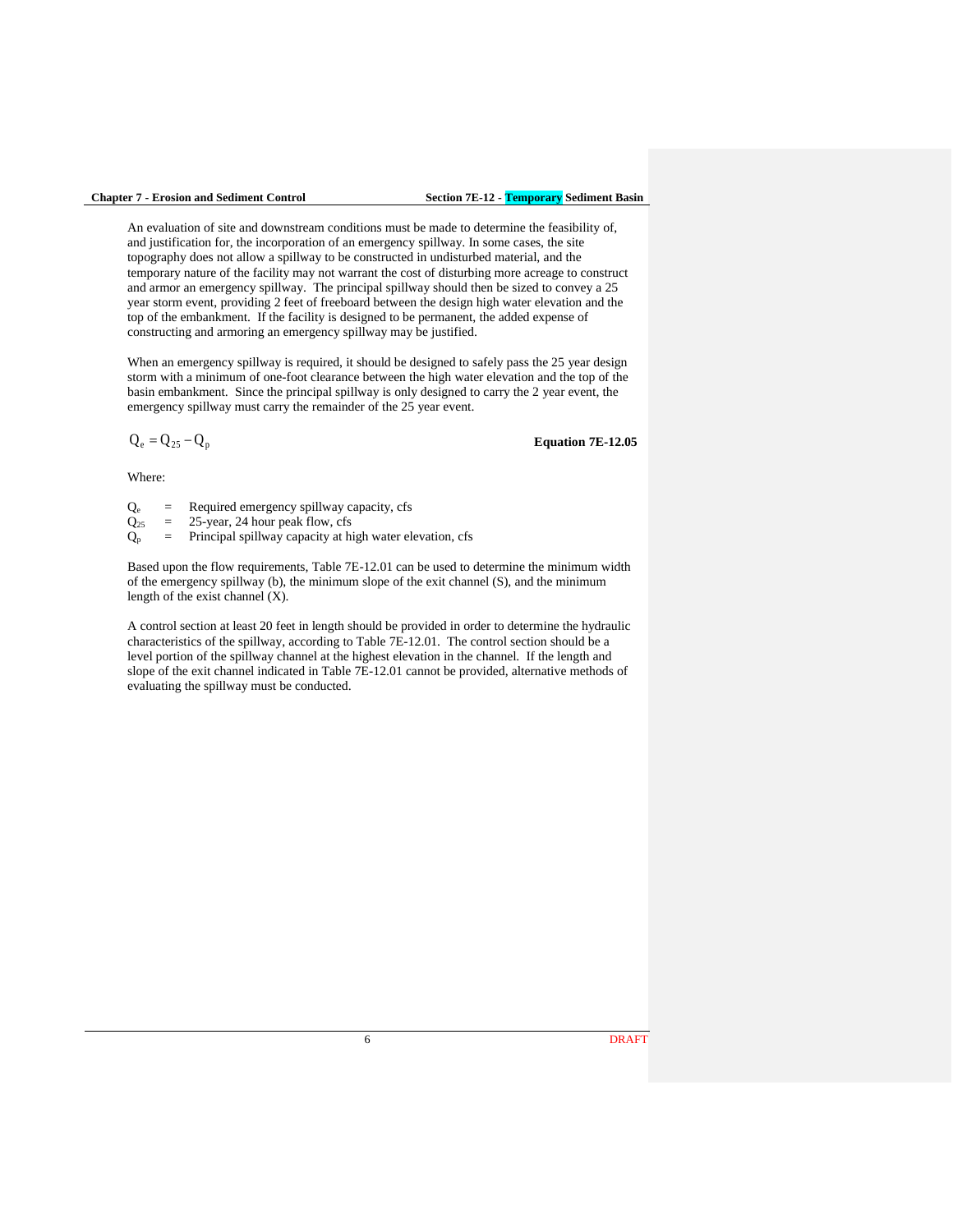

Source: Roberts, 1995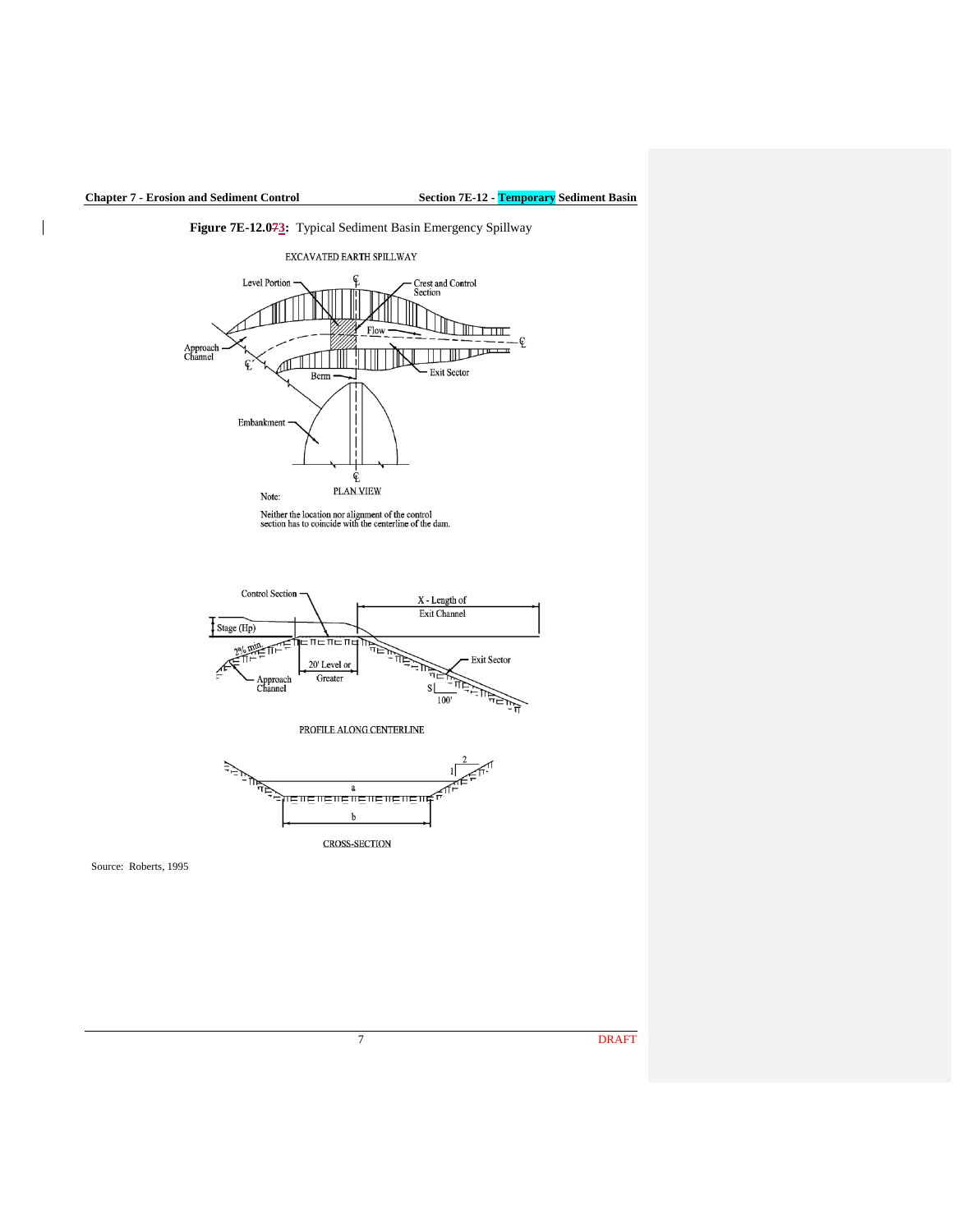|                                                                                                                                                                                                                                                                                                                                                  | Spillway                                  |                      |                      |                |                      |                       |                      |                       | Bottom Width (b) in feet |                      |                  |                      |                      |                      |                      |                      |            |                  |
|--------------------------------------------------------------------------------------------------------------------------------------------------------------------------------------------------------------------------------------------------------------------------------------------------------------------------------------------------|-------------------------------------------|----------------------|----------------------|----------------|----------------------|-----------------------|----------------------|-----------------------|--------------------------|----------------------|------------------|----------------------|----------------------|----------------------|----------------------|----------------------|------------|------------------|
| $(H_n)$ in feet                                                                                                                                                                                                                                                                                                                                  | <b>Variables</b>                          | 8                    | 10                   | 12             | 14                   | 16                    | 18                   | 20                    | 22                       | 24                   | 26               | 28                   | 30                   | 32                   | 34                   | 36                   | 38         | 40               |
|                                                                                                                                                                                                                                                                                                                                                  | 0                                         | 6                    | $\overline{7}$       | 8              | 10                   | 11                    | 13                   | 14                    | 15                       | 17                   | 18               | 20                   | 21                   | 22                   | 24                   | 25                   | 27         | $\frac{28}{2.7}$ |
| 0.5                                                                                                                                                                                                                                                                                                                                              | $\overline{\mathsf{v}}$                   | 2.7                  | 2.7                  | 2.7            | 2.7                  | 2.7                   | 2.7                  | 2.7                   | 2.7                      | 2.7                  | 2.7              | 2.7                  | 2.7                  | 2.7                  | 2.7                  | 2.7                  | 2.7        |                  |
|                                                                                                                                                                                                                                                                                                                                                  | S                                         | 3.9                  | 3.9                  | 3.9            | 3.8                  | 3.8                   | 3.8                  | 3.8                   | 3.8                      | 3.8                  | 3.8              | 3.8                  | $\overline{3.8}$     | 3.8                  | 3.8                  | 3.8                  | 3.8        | 3.8              |
| 0.6                                                                                                                                                                                                                                                                                                                                              | X<br>$\overline{Q}$                       | 32<br>$\sqrt{8}$     | 33<br>10             | 33<br>12       | 33<br>14             | 33<br>$\overline{16}$ | 33<br>18             | 33<br>$\overline{20}$ | 33<br>22                 | 33<br>24             | 33<br>26         | 33<br>28             | 33<br>30             | 33<br>32             | 33<br>34             | 33<br>35             | 33<br>37   | 33<br>39         |
|                                                                                                                                                                                                                                                                                                                                                  | V                                         | 3                    | 3                    | 3              | 3                    | 3                     | 3                    | 3                     | 3                        | 3                    | 3                | 3                    | 3                    | 3                    | 3                    | 3                    | 3          | 3                |
|                                                                                                                                                                                                                                                                                                                                                  | S                                         | 3.7                  | 3.7                  | 3.7            | 3.7                  | 3.6                   | 3.7                  | 3.6                   | 3.6                      | 3.6                  | 3.6              | 3.6                  | 3.6                  | 3.6                  | 3.6                  | 3.6                  | 3.6        | 3.6              |
|                                                                                                                                                                                                                                                                                                                                                  | X                                         | $\overline{36}$      | 36                   | 36             | 36                   | $\overline{36}$       | 36                   | 37                    | 37                       | 37                   | 37               | 37                   | 37                   | 37                   | 37                   | 37                   | 37         | 37               |
| 0.7                                                                                                                                                                                                                                                                                                                                              | Q<br>$\overline{\rm v}$                   | 11<br>3.2            | 13<br>3.2            | 16<br>3.3      | 18<br>3.3            | 2<br>3.3              | 23<br>3.3            | 25<br>3.3             | 28<br>3.3                | 30<br>3.3            | 33<br>3.3        | 35<br>3.3            | 38<br>3.3            | 41<br>3.3            | 43<br>3.3            | 44<br>3.3            | 46<br>3.3  | 48<br>3.3        |
|                                                                                                                                                                                                                                                                                                                                                  | S                                         | 3.5                  | 3.5                  | 3.4            | 3.4                  | 3.4                   | 3.4                  | 3.4                   | 3.4                      | 3.4                  | 3.4              | 3.4                  | 3.4                  | 3.4                  | 3.4                  | 3.4                  | 3.4        | 3.4              |
|                                                                                                                                                                                                                                                                                                                                                  | Χ                                         | 39                   | 40                   | 40             | 40                   | 41                    | 41                   | 41                    | 41                       | 41                   | 41               | 41                   | 41                   | 41                   | 41                   | 41                   | 41         | $\overline{4}$   |
| 0.8<br>0.9                                                                                                                                                                                                                                                                                                                                       | Q                                         | 13                   | 16                   | 19             | 22                   | 26                    | 29                   | 32                    | 35                       | 38                   | 42               | 45                   | 46                   | 48                   | 51                   | 54                   | 57         | 60               |
|                                                                                                                                                                                                                                                                                                                                                  | $\overline{\mathsf{V}}$                   | 3.5                  | 3.5                  | 3.5            | 3.6                  | 3.6                   | 3.6                  | 3.6                   | $\overline{3.6}$         | 3.6                  | $\overline{3.6}$ | 3.6                  | $\overline{3.6}$     | 3.6                  | 3.6                  | 3.6                  | 3.6        | 3.6              |
|                                                                                                                                                                                                                                                                                                                                                  | S<br>X                                    | 3.3<br>44            | 3.3<br>44            | 3.3<br>44      | 3.2<br>44            | 3.2<br>45             | 3.2<br>45            | 3.2<br>45             | 3.2<br>45                | 3.2<br>45            | 3.2<br>45        | 3.2<br>45            | 3.2<br>45            | 3.2<br>45            | 3.2<br>45            | 3.2<br>45            | 3.2<br>45  | 3.2<br>45        |
|                                                                                                                                                                                                                                                                                                                                                  | $\overline{0}$                            | 17                   | 20                   | 24             | 28                   | 32                    | 35                   | 39                    | 43                       | 47                   | 51               | 53                   | 57                   | 60                   | 61                   | 68                   | 71         | 75               |
|                                                                                                                                                                                                                                                                                                                                                  | V                                         | 3.7                  | 3.8                  | 3.8            | 3.8                  | 3.8                   | 3.8                  | 3.8                   | 3.8                      | 3.8                  | $\overline{3.8}$ | 3.8                  | 3.8                  | 3.8                  | 3.8                  | 3.8                  | 3.8        | 3.8              |
|                                                                                                                                                                                                                                                                                                                                                  | S                                         | 3.2                  | 3.1                  | 3.1            | 3.1                  | 3.1                   | $\overline{3.1}$     | 3.1                   | $\overline{3.1}$         | 3.1                  | 3.1              | 3.1                  | 3.1                  | $\overline{3.1}$     | 3.1                  | $\overline{3.1}$     | 3.1        | 3.1              |
|                                                                                                                                                                                                                                                                                                                                                  | X                                         | 47                   | 47                   | 48<br>29       | 48                   | 48                    | 48                   | 48                    | 48                       | 48                   | 48               | 49                   | 49                   | 49                   | 49                   | 49                   | 49         | 49               |
| 1.0                                                                                                                                                                                                                                                                                                                                              | Q<br>V                                    | 20<br>$\overline{4}$ | 24<br>$\overline{4}$ | $\overline{4}$ | 33<br>$\overline{4}$ | 38<br>$\overline{4}$  | 42<br>$\overline{4}$ | 47<br>$\overline{4}$  | 51<br>4                  | 56<br>$\overline{4}$ | 61<br>4          | 63<br>$\overline{4}$ | 68<br>$\overline{4}$ | 72<br>$\overline{4}$ | 77<br>$\overline{4}$ | 81<br>$\overline{4}$ | 86<br>4    | 90<br>4          |
|                                                                                                                                                                                                                                                                                                                                                  | S                                         | 3.1                  | 3                    | 3              | 3                    | 3                     | 3                    | 3                     | 3                        | 3                    | 3                | 3                    | 3                    | 3                    | 3                    | 3                    | 3          | 3                |
|                                                                                                                                                                                                                                                                                                                                                  | X                                         | 51                   | 51                   | 51             | 51                   | 52                    | 52                   | 52                    | 52                       | 52                   | 52               | 52                   | 52                   | 52                   | 52                   | 52                   | 52         | 52               |
| 1.1                                                                                                                                                                                                                                                                                                                                              | $\overline{\mathbb{Q}}$                   | 23                   | 28                   | 34             | 39                   | 44                    | 49                   | 54                    | 60                       | 65                   | 70               | 74                   | 79                   | 84                   | 89                   | 95                   | 100        | 105              |
|                                                                                                                                                                                                                                                                                                                                                  | $\overline{\mathsf{V}}$<br>S              | 4.2<br>2.9           | 4.2                  | 4.2<br>2.9     | 4.3                  | 4.3                   | 4.3                  | 4.3                   | 4.3                      | 4.3                  | 4.3              | 4.3                  | 4.3                  | 4.3                  | 4.3                  | 4.3                  | 4.3        | 4.3              |
|                                                                                                                                                                                                                                                                                                                                                  | X                                         | 55                   | 2.9<br>55            | 55             | 2.9<br>55            | 2.9<br>55             | 2.9<br>55            | 2.9<br>55             | 2.9<br>56                | 2.9<br>56            | 2.8<br>56        | 2.8<br>56            | 2.8<br>56            | 2.8<br>56            | 2.8<br>56            | 2.8<br>56            | 2.8<br>56  | 2.8<br>56        |
| $1.2\,$                                                                                                                                                                                                                                                                                                                                          | Q                                         | 28                   | 33                   | 40             | 45                   | 51                    | 58                   | 64                    | 69                       | 76                   | 80               | 86                   | 92                   | 98                   | 104                  | 110                  | 116        | 122              |
|                                                                                                                                                                                                                                                                                                                                                  | $\overline{\mathsf{V}}$                   | 4.4                  | 4.4                  | 4.4            | 4.4                  | 4.4                   | 4.5                  | 4.5                   | 4.5                      | 4.5                  | 4.5              | 4.5                  | 4.5                  | 4.5                  | 4.5                  | 4.5                  | 4.5        | 4.5              |
|                                                                                                                                                                                                                                                                                                                                                  | S                                         | 2.9                  | 2.9                  | 2.8            | 2.8                  | 2.8                   | 2.8                  | 2.8                   | 2.8                      | 2.8                  | 2.8              | 2.8                  | $\overline{2.8}$     | 2.8                  | 2.8                  | 2.8                  | 2.8        | 2.8              |
|                                                                                                                                                                                                                                                                                                                                                  | $\overline{\mathbf{x}}$<br>$\overline{0}$ | 58<br>32             | 58<br>38             | 59<br>46       | 59<br>53             | 59<br>58              | 59<br>65             | 59<br>73              | 59<br>80                 | 60<br>86             | 60<br>91         | 60<br>99             | 60<br>106            | 60<br>112            | 60<br>119            | 60<br>125            | 60<br>133  | 60<br>140        |
|                                                                                                                                                                                                                                                                                                                                                  | V                                         | 4.5                  | 4.6                  | 4.6            | 4.6                  | 4.6                   | 4.6                  | 4.7                   | 4.7                      | 4.7                  | 4.7              | 4.7                  | 4.7                  | 4.7                  | 4.7                  | 4.7                  | 4.7        | 4.7              |
| 1.3                                                                                                                                                                                                                                                                                                                                              | S                                         | 2.8                  | 2.8                  | 2.8            | 2.7                  | 2.7                   | 2.7                  | 2.7                   | 2.7                      | 2.7                  | 2.7              | 2.7                  | 2.7                  | 2.7                  | 2.7                  | 2.7                  | 2.7        | 2.7              |
|                                                                                                                                                                                                                                                                                                                                                  | X                                         | 62                   | 62                   | 62             | 63                   | 63                    | 63                   | 63                    | 63                       | 63                   | 63               | 63                   | 64                   | 64                   | 64                   | 64                   | 64         | 64               |
|                                                                                                                                                                                                                                                                                                                                                  | Q                                         | 37                   | 44                   | 51             | 59                   | 66                    | 74                   | 82                    | 90                       | 96                   | 103              | 111                  | 119                  | 127                  | 134                  | 142                  | 150        | 158              |
| 1.4                                                                                                                                                                                                                                                                                                                                              | $\overline{V}$<br>S                       | 4.5<br>2.8           | 4.8<br>2.7           | 4.8<br>2.7     | 4.8<br>2.7           | 4.8<br>2.7            | 4.8<br>2.7           | 4.8<br>2.7            | 4.8<br>2.6               | 4.8<br>2.6           | 4.9<br>2.6       | 4.9<br>2.6           | 4.9<br>2.6           | 4.9<br>2.6           | 4.9<br>2.6           | 4.9<br>2.6           | 4.9<br>2.6 | 4.9<br>2.6       |
|                                                                                                                                                                                                                                                                                                                                                  | X                                         | 65                   | 66                   | 66             | 66                   | 66                    | 67                   | 67                    | 67                       | 67                   | 67               | 67                   | 68                   | 68                   | 68                   | 68                   | 68         | 69               |
| 1.5                                                                                                                                                                                                                                                                                                                                              | Q                                         | 41                   | 50                   | 58             | 66                   | 75                    | 85                   | 92                    | 101                      | 108                  | 116              | 125                  | 133                  | 142                  | 150                  | 160                  | 169        | 178              |
|                                                                                                                                                                                                                                                                                                                                                  | $\overline{\mathsf{v}}$                   | 4.8                  | 4.9                  | 4.9            | 5                    | 5                     | 5                    | 5                     | 5                        | 5                    | 5                | 5                    | 5                    | 5                    | 5                    | 5.1                  | 5.1        | 5.1              |
|                                                                                                                                                                                                                                                                                                                                                  | S                                         | 2.7                  | 2.7                  | 2.6            | 2.6                  | 2.6                   | 2.6                  | 2.6                   | 2.6                      | 2.6                  | 2.6              | 2.6                  | 2.6                  | 2.6                  | 2.6                  | 2.5                  | 2.5        | 2.5              |
|                                                                                                                                                                                                                                                                                                                                                  | X<br>$\overline{0}$                       | 69<br>46             | 69<br>56             | 70<br>65       | 70<br>75             | 71<br>84              | 71<br>94             | 71<br>104             | 71<br>112                | 71<br>122            | 71<br>132        | 71<br>142            | 72<br>149            | 72<br>158            | 72<br>168            | 72<br>178            | 72<br>187  | 72<br>197        |
| 1.6                                                                                                                                                                                                                                                                                                                                              | V                                         | 5                    | 5.1                  | 5.1            | 5.1                  | 5.1                   | 5.2                  | 5.2                   | 5.2                      | 5.2                  | 5.2              | 5.2                  | 5.2                  | 5.2                  | 5.2                  | 5.2                  | 5.2        | 5.2              |
|                                                                                                                                                                                                                                                                                                                                                  | S                                         | 2.6                  | 2.6                  | 2.6            | 2.6                  | 2.5                   | 2.5                  | 2.5                   | 2.5                      | 2.5                  | 2.5              | 2.5                  | 2.5                  | 2.5                  | 2.5                  | 2.5                  | 2.5        | 2.5              |
|                                                                                                                                                                                                                                                                                                                                                  | $\overline{\text{X}}$                     | 72                   | 74                   | 74             | 75                   | 75                    | 76                   | 76                    | 76                       | 76                   | 76               | 76                   | 76                   | 76                   | 76                   | 76                   | 76         | 76               |
| 1.7                                                                                                                                                                                                                                                                                                                                              | $\overline{Q}$<br>V                       | 52<br>5.2            | 62<br>5.2            | 72<br>5.2      | 83<br>5.3            | 94<br>5.3             | 105<br>5.3           | 115<br>5.3            | 126<br>5.4               | 135<br>5.4           | 145<br>5.4       | 156<br>5.4           | 167<br>5.4           | 175<br>5.4           | 187<br>5.4           | 196<br>5.4           | 206<br>5.4 | 217<br>5.4       |
|                                                                                                                                                                                                                                                                                                                                                  | S                                         | 2.6                  | 2.6                  | 2.5            | 2.5                  | 2.5                   | 2.5                  | 2.5                   | 2.5                      | 2.5                  | 2.5              | 2.5                  | 2.5                  | 2.5                  | 2.5                  | 2.5                  | 2.5        | 2.5              |
|                                                                                                                                                                                                                                                                                                                                                  | Χ                                         | 76                   | 78                   | 79             | 80                   | 80                    | 80                   | 80                    | 80                       | 80                   | 80               | 80                   | 80                   | 80                   | 80                   | 80                   | 80         | 80               |
| 1.8                                                                                                                                                                                                                                                                                                                                              | Q                                         | 58                   | 69                   | 81             | 93                   | 104                   | 116                  | 127                   | 138                      | 150                  | 160              | 171                  | 182                  | 194                  | 204                  | 214                  | 226        | 233              |
|                                                                                                                                                                                                                                                                                                                                                  | $\overline{V}$                            | 5.3                  | 5.4                  | 5.4            | 5.5                  | 5.5                   | 5.5                  | 5.5                   | 5.5                      | 5.5                  | 5.5              | 5.5                  | 5.6                  | 5.6                  | 5.6                  | 5.6                  | 5.6        | 5.6              |
|                                                                                                                                                                                                                                                                                                                                                  | S<br>X                                    | 2.5<br>80            | 2.5<br>82            | 2.5<br>83      | 2.5<br>84            | 2.4<br>84             | 2.4<br>84            | 2.4<br>84             | 2.4<br>84                | 2.4<br>84            | 2.4<br>84        | 2.4<br>84            | 2.4<br>84            | 2.4<br>84            | 2.4<br>84            | 2.4<br>84            | 2.4<br>84  | 2.4<br>84        |
|                                                                                                                                                                                                                                                                                                                                                  | Q                                         | 64                   | 76                   | 88             | 102                  | 114                   | 127                  | 140                   | 152                      | 164                  | 175              | 188                  | 201                  | 213                  | 225                  | 235                  | 246        | 260              |
| 1.9                                                                                                                                                                                                                                                                                                                                              | $\overline{\mathsf{V}}$                   | 5.5                  | 5.5                  | 5.5            | 5.6                  | 5.6                   | 5.6                  | 5.7                   | 5.7                      | 5.7                  | 5.7              | 5.7                  | 5.7                  | 5.7                  | 5.7                  | 5.7                  | 5.7        | 5.7              |
|                                                                                                                                                                                                                                                                                                                                                  | S                                         | 2.5                  | 2.5                  | 2.5            | 2.4                  | 2.4                   | 2.4                  | 2.4                   | 2.4                      | 2.4                  | 2.4              | 2.4                  | 2.4                  | 2.4                  | 2.4                  | 2.4                  | 2.4        | 2.4              |
|                                                                                                                                                                                                                                                                                                                                                  | $_{\rm X}$                                | 84                   | 85                   | 86             | 87                   | 88                    | 88                   | 88                    | 88                       | 88                   | 88               | 88                   | 88                   | 88                   | 88                   | 88                   | 88         | 88               |
| 2.0                                                                                                                                                                                                                                                                                                                                              | $\overline{0}$<br>V                       | 71<br>5.6            | 83<br>5.7            | 97<br>5.7      | 111<br>5.7           | 125<br>5.8            | 138<br>5.8           | 153<br>5.8            | 164<br>5.8               | 178<br>5.8           | 193<br>5.8       | 204<br>5.8           | 218<br>5.9           | 232<br>5.9           | 245<br>5.9           | 256<br>5.9           | 269<br>5.9 | 283<br>5.9       |
|                                                                                                                                                                                                                                                                                                                                                  | S                                         | 2.5                  | 2.4                  | 2.4            | 2.4                  | 2.4                   | 2.4                  | 2.4                   | 2.4                      | 2.3                  | 2.3              | 2.3                  | 2.3                  | 2.3                  | 2.3                  | 2.3                  | 2.3        | 2.3              |
|                                                                                                                                                                                                                                                                                                                                                  | $\overline{\text{X}}$                     | 88                   | 90                   | 91             | 91                   | 91                    | 91                   | 91                    | 92                       | 92                   | 92               | 92                   | 92                   | 92                   | 92                   | 92                   | 92         | 92               |
| Data to the right of the heavy vertical lines should be used with caution, as the resulting sections will<br>be either poorly proportioned, or have velocities in excess of 6 feet per second<br><b>Q=Spillway Capacity</b> , cfs<br>V=Velocity, fps<br>S=Minimum downstream embankment slope, %<br>$X =$ Minimum length of the exit channel, ft |                                           |                      |                      |                |                      |                       |                      |                       |                          |                      |                  |                      |                      |                      |                      |                      |            |                  |

**Table 7E-12.02:** Design Data for Earthen Emergency Spillways

Source: Roberts, 1995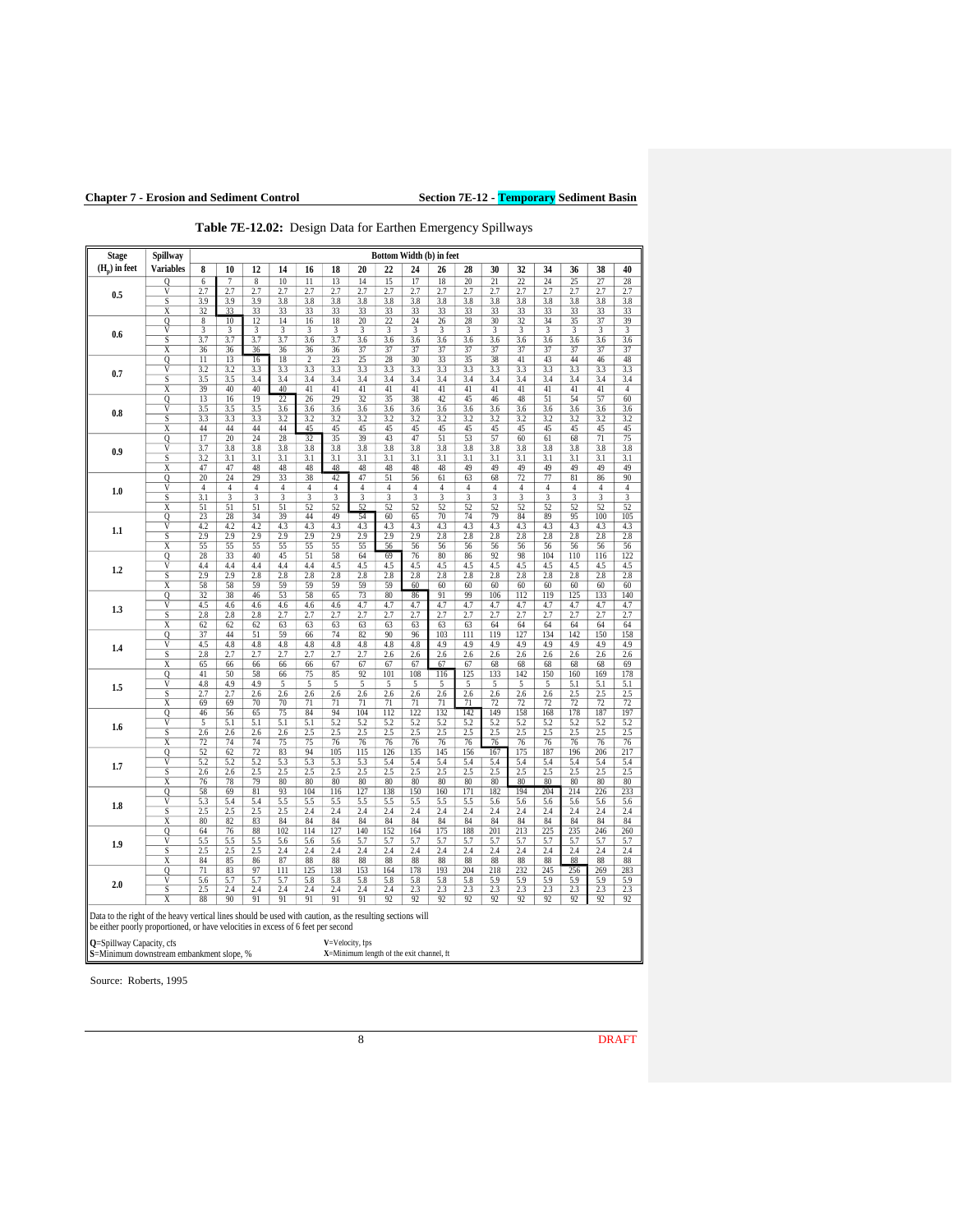In addition to checking the capacity of the spillway, the discharge velocity should also be considered. The allowable velocity for vegetated channels or channels lined with a turf reinforcement mat should be carefully analyzed. See [Section 7E-23](https://intrans.iastate.edu/app/uploads/sites/15/2020/03/7E-23.pdf) and [7E-18](https://intrans.iastate.edu/app/uploads/sites/15/2020/03/7E-18.pdf) for information on permissible velocities. For non-erodible linings such as concrete or rip rap, design velocities may be increased.

**65. Anti-seep Collars:** Anti-seep collars help prevent water from flowing along the interface between the outlet barrel and the embankment. This movement of water can, over time, destabilize the embankment, causing it to wash out or burst.

Anti-seep collars are not normally typically required for temporary sediment basins. However, when the height of the embankment exceeds 10 feet, or the embankment material has a low siltclay content, anti-seep collars should be used.

For structures that are to become permanent wet-ponds, the use of a chimney drain or filter diaphragm is recommended in lieu of an anti-seep collar. A filter diaphragm consists of a layer of porous material running perpendicular to the outlet barrel which intercepts and controls water movement and fines migration within the embankment. Refer NRCS National Engineering Handbook, Part 628, Chapter 45 for design guidance and material selection for chimney drains and filter diaphragms. Anti-seep collars should be used on all structures that may be converted to permanent features.

The first step in designing anti-seep collars is to determine the length of the barrel within the saturated zone. The length of the saturated zone is determined with the following:

$$
L_{S} = Y(Z+4)\left(1 + \frac{S}{0.25 - S}\right)
$$

**Equation 7E-12.06**

Where:

 $L<sub>s</sub>$  = Length of the barrel within saturated zone, ft Y = Depth of water at principal spillway crest, ft

 $Z =$  Slope of upstream face of embankment, Z ft H: 1 ft V.<br>S = Slope of the barrel in ft per ft

Slope of the barrel in ft per ft

An increase in the seepage length along the barrel of 10% should be provided. Determine the length required to achieve this by multiplying  $L_s$  by 10% (0.10 $L_s$ ). This increase in length represents the total collar projection. This can be provided for by one or multiple collars.

Choose a collar size that is at least 4 feet larger than the barrel diameter (2 feet in all directions). Calculate the collar projection by subtracting the pipe diameter from the collar size. Then determine the number of collars required by dividing the seepage length increase (0.10LS) by the collar projection. To reduce the number of collars required, the collar size can be increased. Alternatively, providing more collars can decrease the collar size.

Collars should be placed at a maximum spacing of 14 times the minimum projection above the pipe, and a minimum spacing of 5 times the minimum projection. All collars should be located within the saturated zone. If spacing will not allow this, at least one collar should be located within the saturated zone.

ative methods of controlling seepage, such as a filter diaphragm may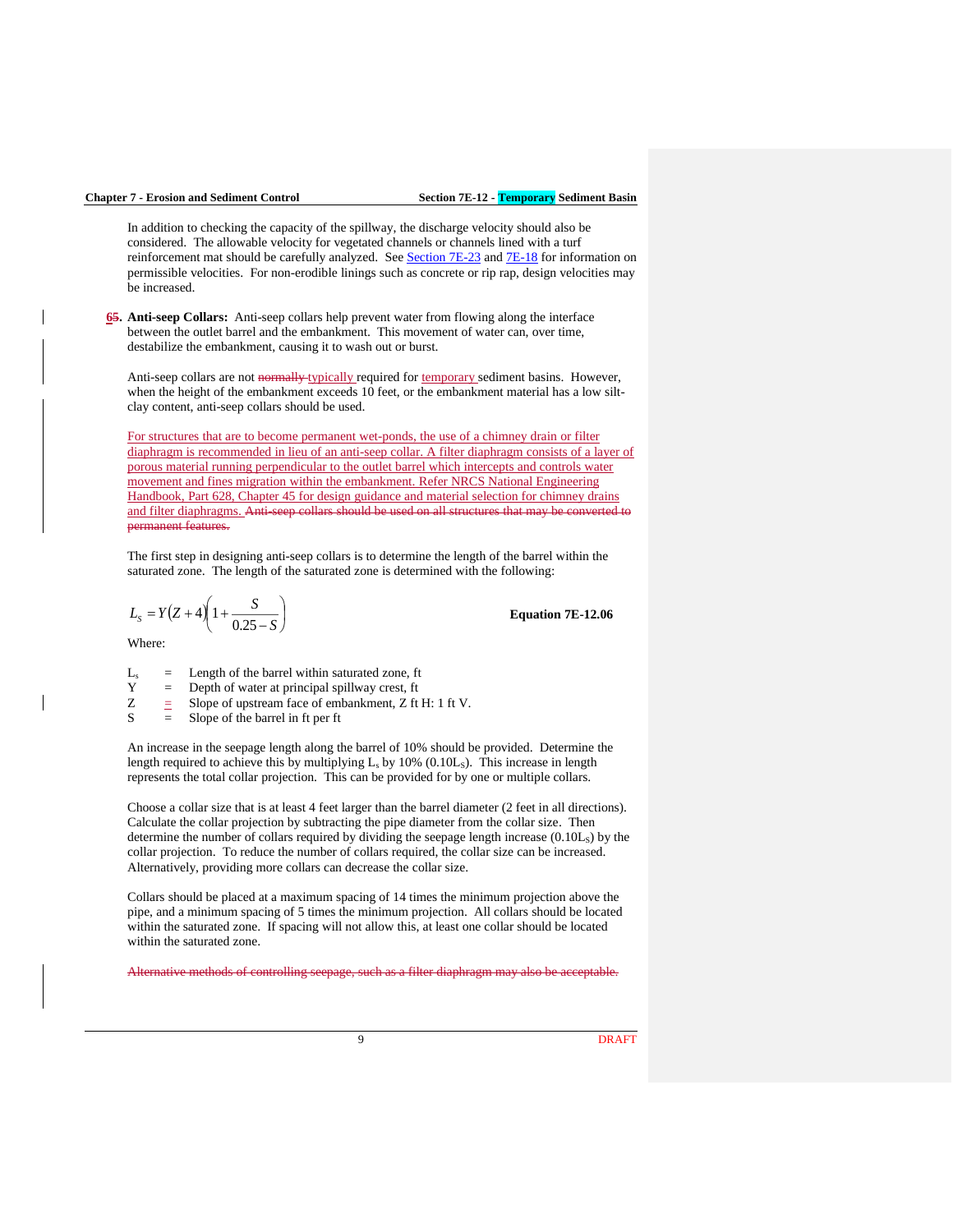**7. Enhanced Sediment Capture:** As discussed above, sediment removal is achieved by providing time for sediment to settle out before the flow reaches the outlet. The design approach assumes flow through the basin is uniform; however, currents within the basin can develop which allow for short-circuiting of the flow path from the basin inlet directly to the outlet.

**Figure 7E-12.04:** Flow in Sediment Basin/Trap Short-Circuiting During Peak Runoff

![](_page_9_Figure_4.jpeg)

Source: NC State Extension

- a. **Solid Baffles:** A simple way to mitigate short-circuiting and lengthen the flow path within the sediment basin is by installing solid baffles. Silt fence, being inexpensive and readily available on most construction sites, can be constructed in a series of rows perpendicular to the flow. A notch or weir at alternating ends of each row, force flow along a back and forth pattern, increasing the flow length. Solid baffles should be designed according to the following guidelines:
	- The weir should be sized to accommodate the anticipated flows for the 2-year storm. For a 1-foot-deep weir, the width of the weir in feet should equal the flow rate in cfs divided by 3.
	- The weirs should be placed on opposite sides of each other, but not too close to the basin's perimeter to keep the flow from eroding the basin's sides.
	- The first bay should be easily accessible for maintenance as most of the sediment will accumulate in this area.

**Figure 7E-12.05:** Solid Baffles to Lengthen Flow Path

![](_page_9_Figure_11.jpeg)

Source: NC State Extension

b. **Porous Baffles:** Another effective method to improve a basin's capture efficiency is to spread the flow uniformly across the width of the basin. One way to accomplish this is with a porous baffle. Porous baffles are installed perpendicular to the flow like solid baffles but without the weir. The porous nature of the baffle breaks up concentrated flows to prevent

10 DRAFT

**Commented [SK5]:** OK to use "borrowed" figures, or should we re-create our own for the final version?

**Commented [SK6]:** Develop specification figure for solid baffles?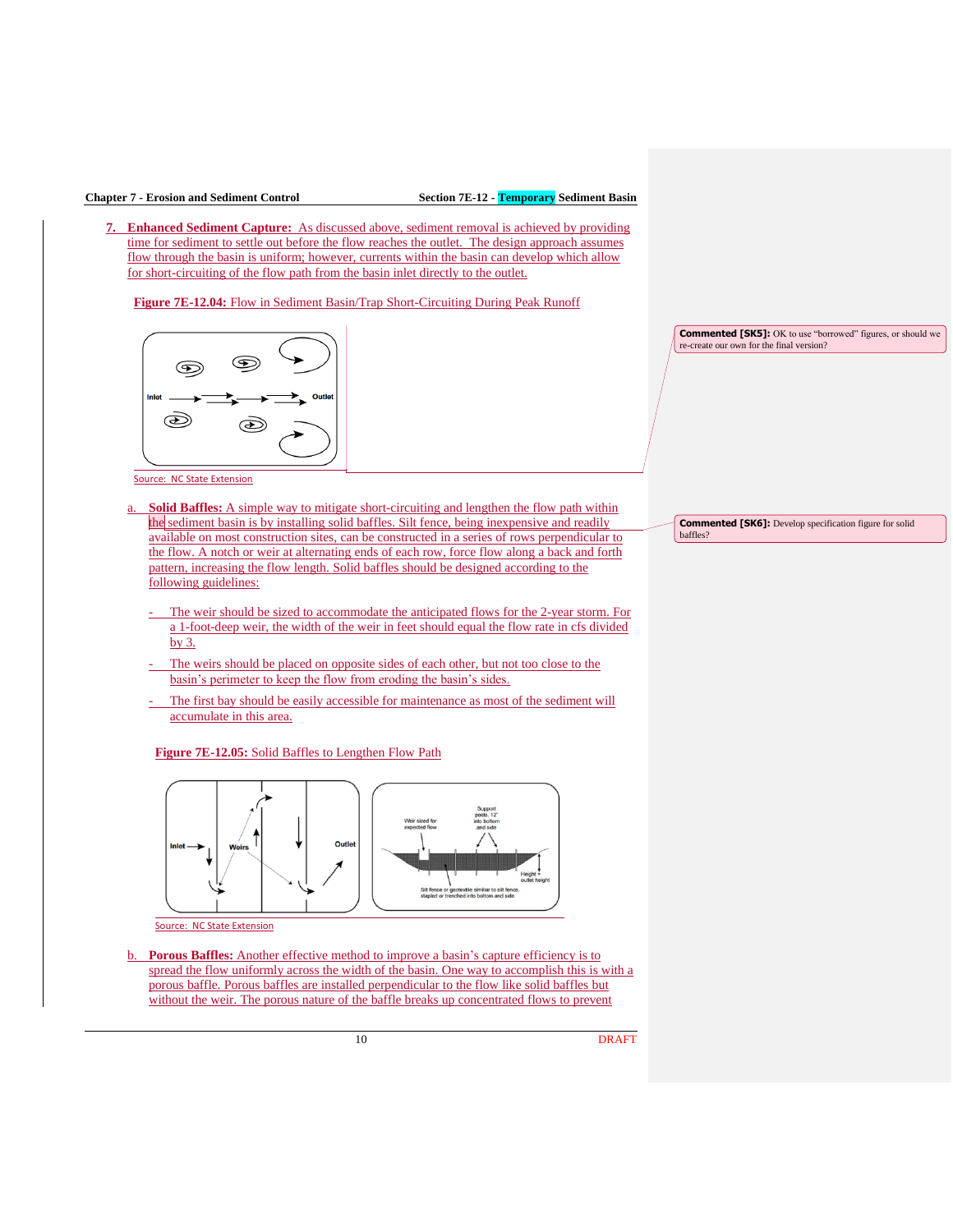short circuiting while developing uniform flow through the baffle. This maximizes the crosssectional flow area through the basin, minimizing flow velocity. This combination increases sediment deposition and makes porous baffles even more effective than solid baffles.

**Figure 7E-12.06:** Porous Baffles Develop Uniform Flow

![](_page_10_Figure_4.jpeg)

Source: NC State Extension

Porous baffles can be constructed from TRM or RECP blankets constructed of coir or wood excelsior. These blankets should be attached to steel posts and firmly anchored. The top of the blankets can be secured to a rope or wire stretched across the installation if they begin to sag.

- **78. Safety Fence:** Depending on the depth, location, and local ordinances, a safety fence and appropriate signing may be required around the sediment basin.
- **89. Additional Considerations:** Sediment basins which are more than 10 feet high, or which have storage capacities in excess of 10 acre-feet may require review and approval from the Iowa DNR per IAC 567-71.3. A vast majority of temporary sediment basins will not fall under these regulations. Basins that are intended to become permanent features are more likely to require this review.

## **C. Application**

- **1. Standalone Basins:** On some construction sites, sediment basins are installed as a temporary facility, separate from any permanent, post-construction, stormwater management facilities. In these situations, the sediment basin is installed and maintained during active grading operations and removed upon completion and permanent stabilization of the site.
- **2. Combination Stormwater Management / Sediment Basins:** Many residential or commercial subdivisions experience re-disturbance of the ground while individual lot grading and building construction takes place. This intermittent disturbance can last several years until full build-out of the site is achieved. In these situations, it may be prudent to incorporate a temporary sediment basin within a permanent, post-construction, stormwater management facility.

This approach can be successfully implemented with careful planning and coordination with the developer, future owner(s), and jurisdiction concerning maintenance after initial grading and removal upon full buildout. The following should be considered:

**a. Outlet:** A perforated riser or skimmer device can be temporarily connected to the stormwater management outlet structure or the stormwater management outlet structure can be temporarily plugged and a separate outlet provided for the sediment control drawdown outlet.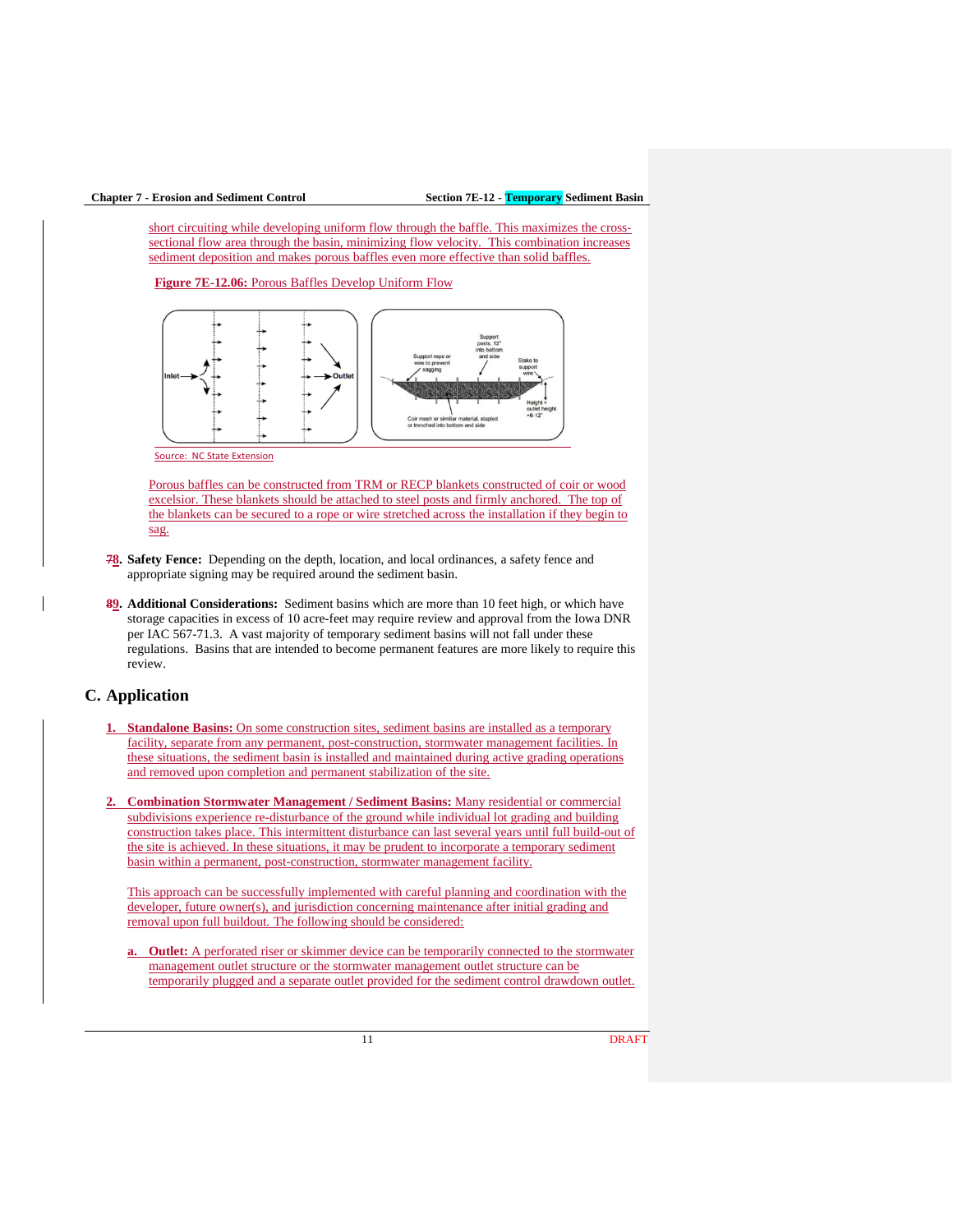- **b.** Wet Storage: Regardless of the type of sediment control outlet provided, care must be taken to maintain the required "wet storage" volume in the bottom of the dry basin. A skimmer may need to be supported and the bottom of the dry basin may need to be over-excavated to provide this volume.
- **c. Overflow:** Ensure that the emergency/auxiliary overflow is not impeded. The sediment control outlet will likely restrict discharge rates more than the normal stormwater management outlet control structure. This will result in increased ponding and a greater likelihood of engaging the emergency/auxiliary overflow during moderate to large storm events.
- **Removal:** Upon completion of the development, the sediment control structure, accumulated sediment, and any temporary pipe plug must be removed. The stormwater management facility must be restored to its intended purpose, and the site stabilized.

It must be clear which party will be responsible for this work as it will likely fall upon someone other than the original contractor or developer. Generally, this will be the party responsible for the permanent ownership and maintenance of the stormwater management facility. These responsibilities must be clearly stated within any development agreements or purchase agreements.

Sediment basin volumes and dimensions should be sized according to the criteria in Section 7D<sub>1</sub>. Sediment basins are normally required for disturbed drainage areas of 10 acres or greater.

## **D. Maintenance**

Maintenance and cleanout frequencies for sediment basins depend greatly on the amount of precipitation and sediment load arriving at the basin. During inspections, the embankment should be reviewed for signs of seepage, settlement, or slumping. These problems should be repaired immediately. Sediment should be removed from the basin when it accumulates to one-half of the wet storage volume.

During sediment cleanout, trash should be removed from the basin, and the dewatering device and riser pipe should be checked and cleared of any accumulated debris.

## **E. Design Example**

Assume a construction site has 12 acres of disturbed ground which drains to a common location. In addition, 8 acres of off-site area drains through the construction site. Due to site restrictions, the 8 acres of off-site drainage cannot be routed around the site. Design a temporary sediment basin, with and emergency spillway, to handle and treat the runoff from the 20 acre site.

Solution:

**1. Basin Volume:** The Iowa DNR NPDES General Permit No. 2 requires a minimum storage volume of 3,600 cubic feet of storage per acre drained.

Therefore: 20 acres x  $3,600$  cf = 72,000 cf.

According to [Section 7D-1, D, 3,](https://intrans.iastate.edu/app/uploads/sites/15/2020/03/7D-1.pdf#page=7) this volume should be split equally between wet and dry storage (36,000 cf each).

12 **DRAFT**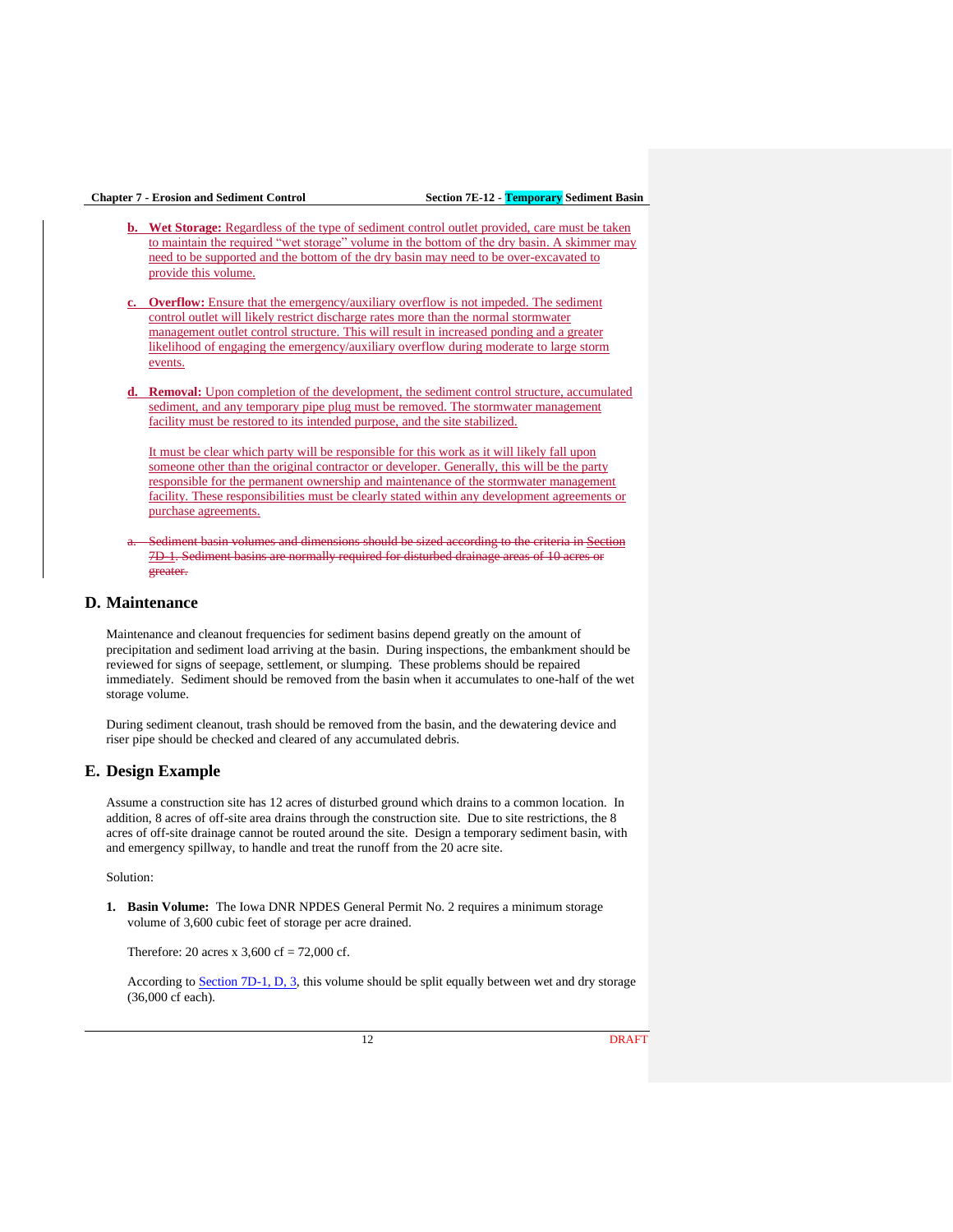For the remaining calculations, assume that a basin has been sized and laid out to provide the following elevations:

Elevation A (Bottom of Basin)  $= 100$ Elevation B (Wet Storage) =  $103.0$ Elevation C (Dry Storage) 105.0 Elevation D (Invert of emergency spillway) =  $106.5$ Elevation E (Top of embankment) =  $108.5$ 

**2. Size the Principal Spillway (Riser):** From TR-55, using the methods described in [Chapter 2](https://intrans.iastate.edu/app/uploads/sites/15/2020/03/Chapter_02.pdf) - [Stormwater,](https://intrans.iastate.edu/app/uploads/sites/15/2020/03/Chapter_02.pdf) assume the peak inflow from the 2 year, 24 hour storm is 41 cfs.

In order to determine the required diameter of the principal spillway, the available head elevation above the spillway must be determined. From the elevation information provided above, the principal spillway is at elevation 105.0, and the invert of the emergency spillway is at elevation 106.5. Based upon this, the allowable head is 1.5 feet (106.5-105.0).

The diameter of principal spillway (riser) is found by trial and error process, with the weir and orifice equations:

Try a 24 inch diameter riser:  $(d=2 ft, A=3.14 ft<sup>2</sup>)$ 

| Weir Flow                                         | Orifice Flow                                                                  |  |  |  |  |  |  |
|---------------------------------------------------|-------------------------------------------------------------------------------|--|--|--|--|--|--|
| $Q = 10.5 \times d \times h^2$                    | $Q = 0.6 \times A \times \sqrt{2gh}$                                          |  |  |  |  |  |  |
| $Q = 10.5 \times 2 \times 1.5^2 = 39 \text{ cfs}$ | $Q = 0.6 \times 3.14 \times \sqrt{2 \times 32.2 \times 1.5} = 19 \text{ cfs}$ |  |  |  |  |  |  |

The lower flow rate (orifice) controls at 19 cfs. The design flow rate was 41 cfs; therefore, the proposed 24 inch riser is too small. Try a larger diameter.

Try a 36 inch diameter riser.  $(d=3', A=7.1 ft<sup>2</sup>)$ 

Weir Flow Orifice Flow  $10.5 \times 3 \times 1.5^2 = 58$ 3  $Q = 10.5 \times 3 \times 1.5^2 = 58 \text{ cfs}$  $Q = 0.6 \times 7.1 \times \sqrt{2 \times 32.2 \times 1.5} = 42 \text{ cfs}$ 

The lower flow rate (orifice) controls at 42 cfs. This is greater than the design flow. Select a 36 inch diameter riser pipe for the principal spillway.

**3.** Size the Dewatering Orifice: To dewater 36,000 cubic feet, the average discharge, Q<sub>a</sub>, is found as follows:

$$
Q_a = \frac{36,000}{6 \times 60 \times 60} = 1.7 \text{ cfs.}
$$

Next, determine the average head acting on the perforations during dewatering. Assume a rectangular orifice extends from the lowest set of perforations at the wet storage elevation (103.0), up to the upper row of perforations, 3 inches below the principal spillway  $(105.0-0.25 = 104.75)$ . Based upon this, the maximum head, h<sub>p</sub>, is 2 feet (105-103) and the distance to the centroid of the orifice is 0.875 feet [(104.75-103)/2].